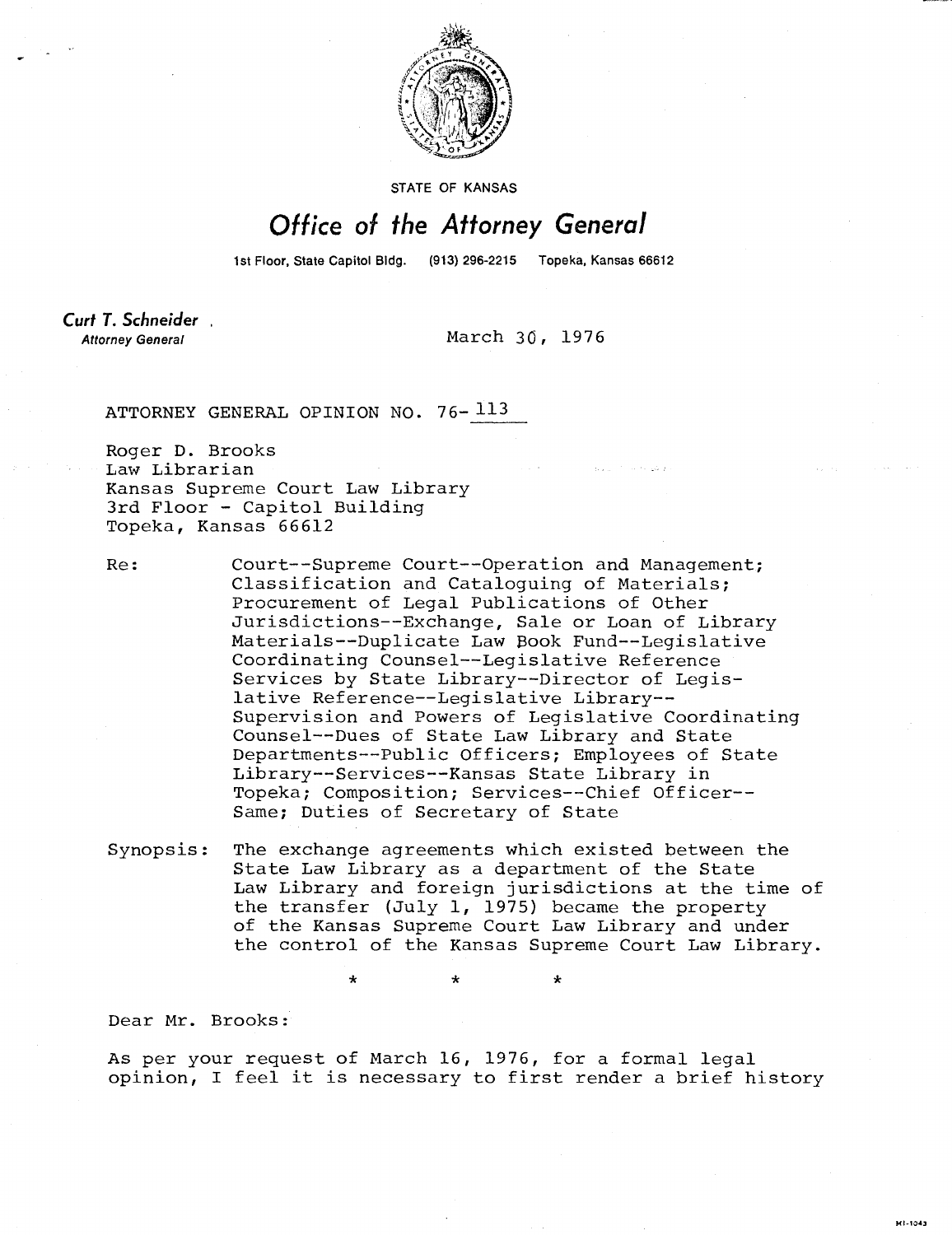Roger D. Brooks Page Two March 30, 1976

of the departments and statutes involved in order to arrive at a meaningful solution.

## Historical Background

On July 1, 1975, the Law Library was separated from the Kansas State Library and became the Kansas Supreme Court Law Library as provided in K.S.A. 1975 Supp. 20-155. Prior to July 1, 1975, there were many exchange agreements between the State Library Law Division and other states for legal materials. The legal publications were used to supplement or augment the Law Library collection. Under K.S.A. 1975 Supp. 20-157, the Kansas State Library was directed to transfer all books, pamphlets and documents of a legal nature now deposited with the property of the Kansas State Library and under the supervision and control of the State Librarian to the Kansas Supreme Court Law Library. All books. records, and accounts involving the sale of Kansas Reports, Advance Sheets, Court of Appeal's Reports, and Reports and Proceedings of the Wyandotte Constitutional Convention together with the records of the State Law Library report fund shall be transferred by the State Law Librarian to the custody and control of the State Law Librarian. The State Librarian has authority to procure from other states and governments of the United States and foreign countries, societies, and institutions their documents, laws, judicial decisions, and publications by exchanging those of this state for them as per K.S.A. 1975 Supp. 72-2538. The State Librarian, however, does not have authority to exchange Kansas Reports. The Kansas Supreme Court Library per K.S.A. 1975 Supp. 20-156 has the authority to provide procurement of the acts, journals, and other publications of a legal nature of the Congress and Legislatures of the several states and territories. For such purpose, the State Law Librarian may exchange the laws, judicial decisions, books, and documents and other publications of a legal nature of the State of Kansas and agencies thereof.

On July 1, 1975, by K.S.A. 1975 Supp. 46-1212, the Legislative Reference Library was created. K.S.A. 1975 Supp. 46-1212 provides in pertinent part that:

> "(a) One of the functions of the state library shall be to provide legislative reference reviews . . . Upon the advice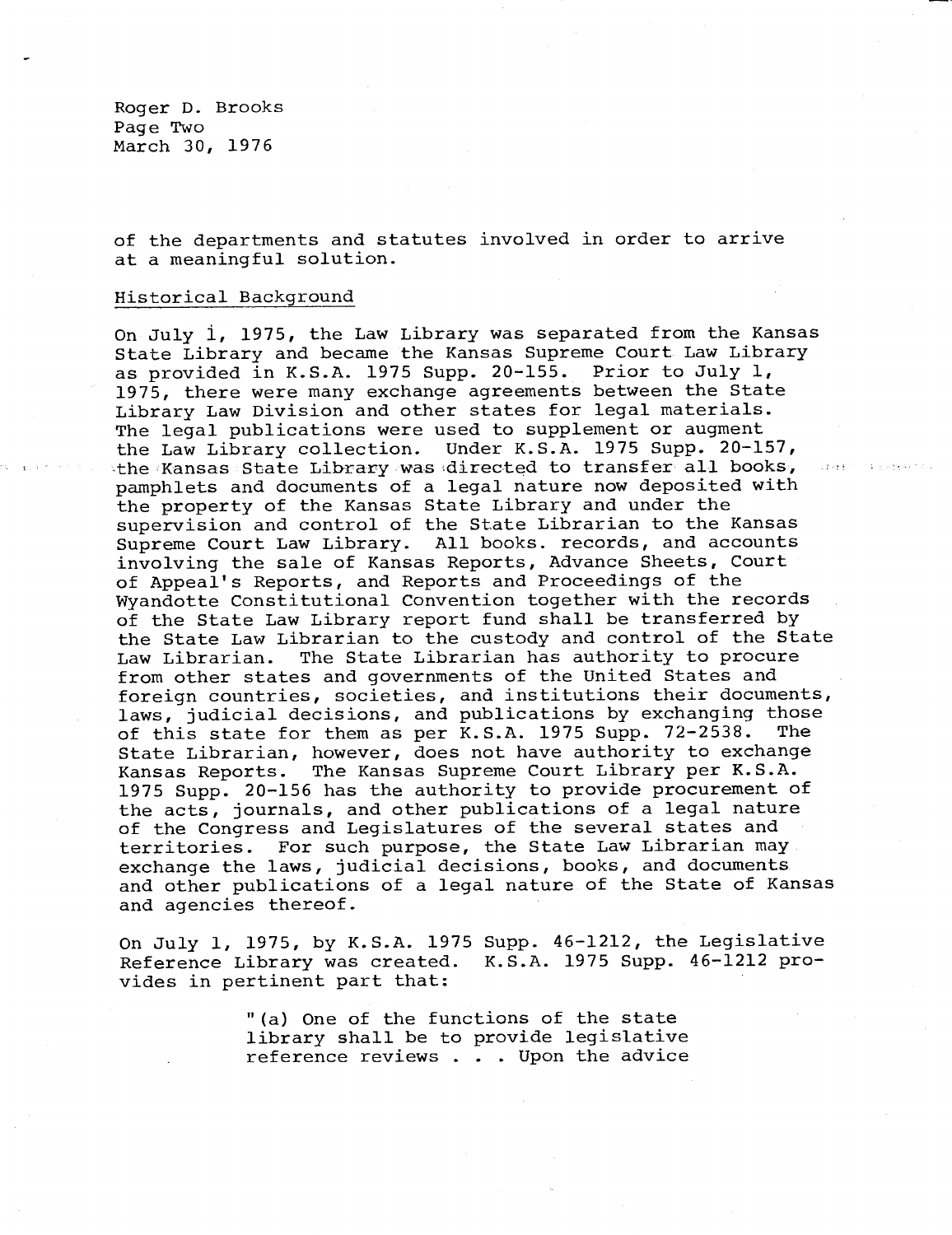Roger D. Brooks Page Three March 30, 1976

> and counsel of the director of legislative research and the revisor of statutes, and with due regard for avoiding unnecessary duplication of materials in the State Library and the Supreme Court Law Library, director of legislative reference shall acquire for use in the Legislative Library such books, pamphlets, documents, and periodicals as are essential and of singular importance in providing legislative research and legal and bill drafting services to the Legislature . .

The State Law Librarian shall provide whatever assistance may be required by the director of legislative reference in acquiring, classifying, cataloguing and maintaining the library materials provided in the legislative library, and pursuant to authority granted by Section 2 (K.S.A. 20-156) of this act, the State Law Librarian shall make available on an indefinite loan to the director of legislative reference such duplicate books, sets of works, or other duplicate or temporary materials in the Supreme Court Law Library as may be needed for use of the Legislative Library. In addition, the State Law Librarian shall exchange such numbers of the legal publications of the State of Kansas, which are made available to him for such purpose, for such legal publications of other states and territories as may be needed by use in the legislative library."

A problem arises as a result of the State Law Librarian withholding specific documents and supplements from the Kansas Supreme Court Law Library which in the past had been sent to the State Library, Law Division, when a department of the Kansas State Library. The director of the legislative reference library has taken the position all the exchange agreements entered into by the State Library, Law Division, were not transferred as per K.S.A. 20-157 on July 1, 1975. The director of the legis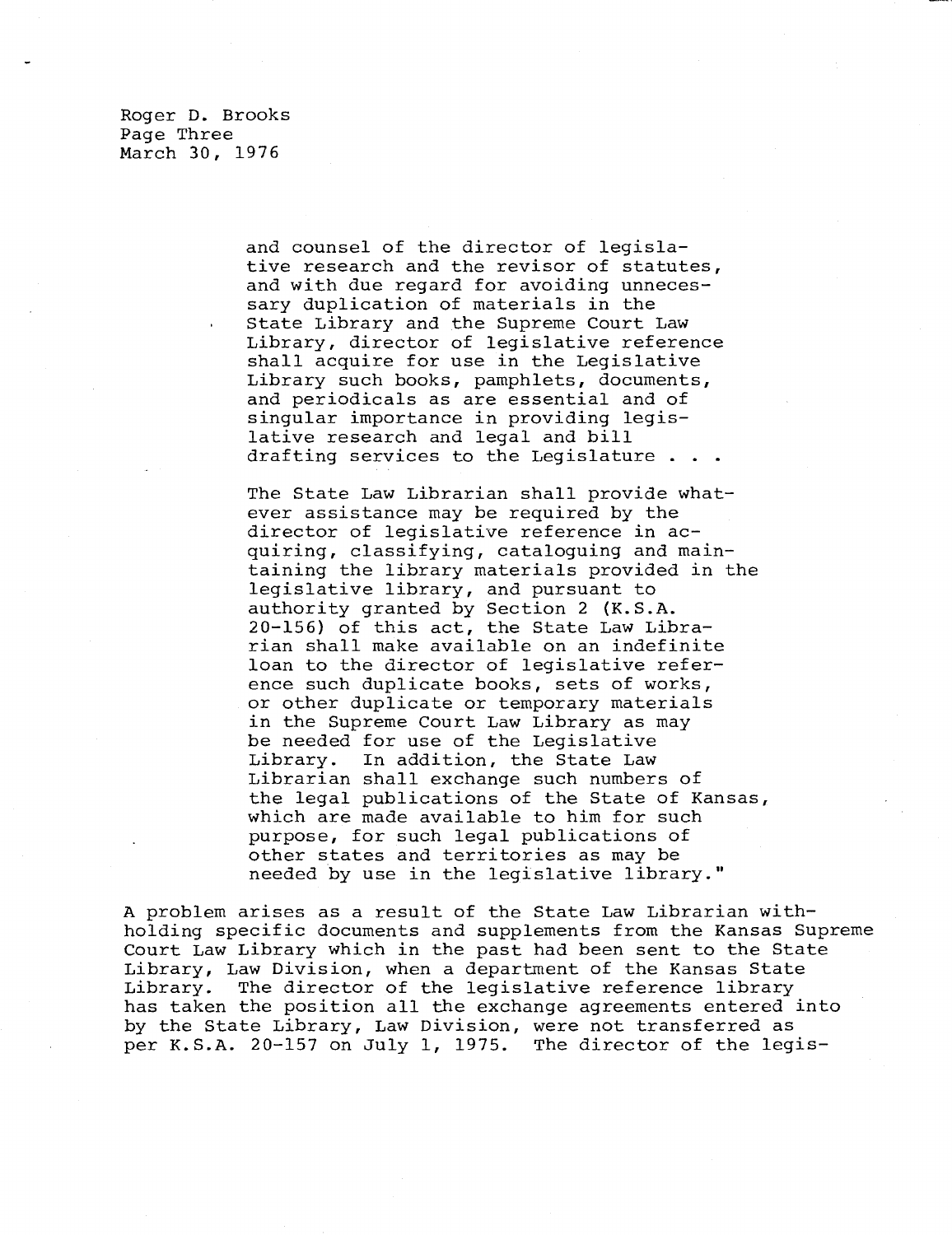Roger D. Brooks Page Four March 30, 1976

lative reference library has directed the State Librarian to withhold said supplemental material in order for the State Library to provide the service as prescribed by K.S.A. 1975 Supp. 46-1212. The director of the legislative reference library directs the State Librarian to withhold materials from the Kansas Supreme Court Law Library which has required the Kansas Supreme Court Law Library to duplicate said materials since the Kansas Supreme Court Law Library must have the supplemental material in order to carry out the mandates of K.S.A. 1975 Supp. 20-155.

The Kansas Supreme Court Law Library feels K.S.A. 20-157 which transferred all legal publications under control of the State Law Library into the Kansas Supreme Court Law Library also included the exchange agreements for legal publications which were in effect prior to the separation of the departments.

In my opinion, K.S.A. 1975 Supp. 46-1212 by requiring the director of legislative reference library to give due regard for avoiding unnecessary duplication of materials reflects the intent of the Legislature in limiting the scope of the legislative research library. The legislative research library is but one of the functions of the state library and under no circumstances should the legislative library rival the scope and volume of the State Library or the Kansas Supreme Court Law Library. The legislative reference library serves a much smaller clientele than the State Library or the Kansas Supreme Court Law Library.

The Legislature recognizing the greater number of materials maintained by the State Library and the Kansas Supreme Court Law Library has required the legislative reference library to utilize the existing materials located in both libraries. The director of the legislative reference library after taking notice of the statutory requirement to prevent undue duplication as established in K.S.A. 1975 Supp. 46-1212 must request the State Law Librarian and the State Law Librarian must provide whatever assistance may be required by the director of legislative reference in acquiring, classifying, cataloguing and maintaining the library materials provided in the legislative library and shall make available on an indefinite loan to the director of legislative reference library duplicate books, sets of works, or other duplicate or temporary material in the